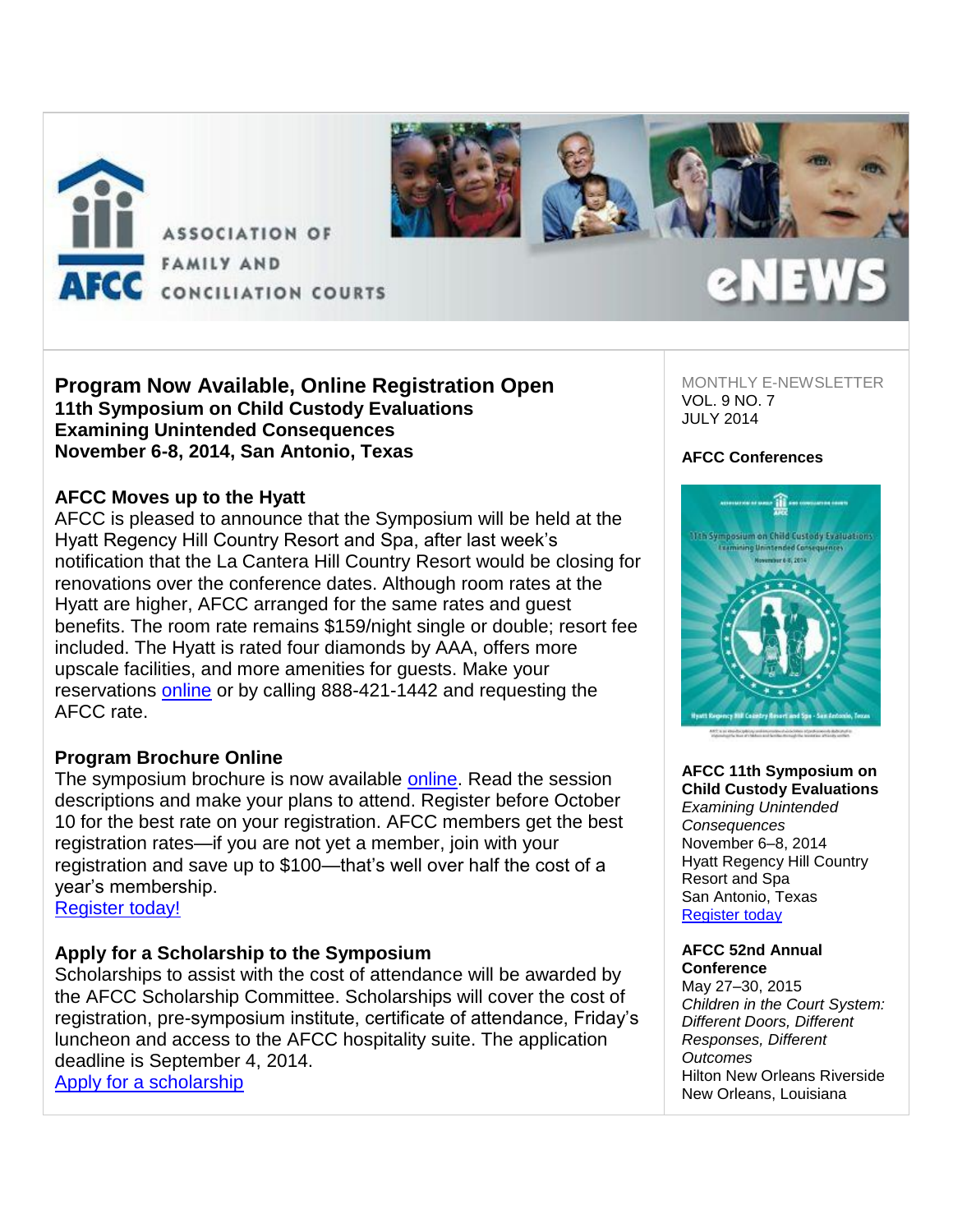# [Guidelines and criteria](http://afcc.networkats.com/members_online/utilities/emailct.asp?e5b2b27ed63edfc17c001bd995cfad4d631d3379dc230ad8dd76eddf26b81c10b79a25c3da6a2753)

# **Exhibit Opportunities**

Introduce your organization and its products and services to the interdisciplinary professionals who attend AFCC conferences with an onsite exhibit or put your literature or marketing piece in the hands of each attendee with a registration packet insert. See the [prospectus](http://afcc.networkats.com/members_online/utilities/emailct.asp?9d165b885b44f2683aa97bf0ddc40527a39bdb17dc230ad8dd76eddf26b81c10b79a25c3da6a2753) for more information.

# **President's Message**

# *Richard L. Altman, JD, Napoleon, Ohio*

It was 1993 and a fellow lawyer, Denise Herman McColley (now a family court judge), encouraged me to attend a conference in Toledo, Ohio, for an organization that I had never heard of, the Association of Family and Conciliation Courts. It seemed every time I saw Denise she would mention this particular conference.

[Read more](http://afcc.networkats.com/members_online/utilities/emailct.asp?d6dda2e03aac3bc03b6a92d4dfd4ad6fccfa74c6dc230ad8dd76eddf26b81c10b79a25c3da6a2753)

# **President's Profile**

# **Meet AFCC's New President Dick Altman**

Magistrate Richard L. Altman serves Fulton and Henry Counties in northwestern Ohio, just west of Toledo, as a judicial officer in both criminal and civil matters, including and predominantly delinquency and domestic relations matters. Domestic relations has been his primary area of practice since 1998. From 1998-2004, he practiced mediation exclusively and now incorporates mediation tools into his work as a judicial officer.

[Read more](http://afcc.networkats.com/members_online/utilities/emailct.asp?1df9772a5f5d4af097279f55d6241d084687a6e0dc230ad8dd76eddf26b81c10b79a25c3da6a2753)

# **Call for Proposals**

**AFCC 52nd Annual Conference**

**Children in the Court System:**

## **Different Doors, Different Responses, Different Outcomes May 27-30, 2015, New Orleans, Louisiana**

Submit a proposal to present a workshop session at the 2015 AFCC Annual Conference. Presenting at an AFCC conference is an excellent way to share your research, practice tools or programs with the interdisciplinary community of AFCC conference attendees. The theme of this conference will address the different ways children enter the court system, how these paths overlap, and how we as professionals can work together toward better outcomes by examining the challenges faced by professionals, children, their parents and guardians in the court system. Proposals must be submitted using the online form and received by October 1, 2014.

### [Call for proposals](http://afcc.networkats.com/members_online/utilities/emailct.asp?39e336370c13aed09abeccd774493eb7bc109a13dc230ad8dd76eddf26b81c10b79a25c3da6a2753)

# **AFCC Regional Training Conference**

November 5 –7, 2015 Hyatt Regency Columbus Columbus, Ohio

### **AFCC Training Programs**

#### *The Model Standards and Beyond: Custody Evaluations and Risk Management*

David Martindale, PhD December 8-9, 2014 University of Baltimore School of Law, Student Center Baltimore, Maryland

#### *Parenting Coordination: Strategies for Helping Parents Improve Communication and Reduce*

*Conflict* Mindy Mitnick, EdM December 10-11, 2014

University of Baltimore School of Law, Student Center Baltimore, Maryland

### **AFCC Chapter Annual Conferences**

### **Australia Chapter Annual Conference**

*Children as a Starting Point: Assessing Families for Family Law Disputes* August 15, 2014 Grand Hyatt Melbourne, Australia [More information](mailto:jennineoh1@bigpond.com) 

### **Wisconsin Chapter Annual Conference**

*Understanding and Managing the Challenges of Relocation: A Factor Based Approach* September 26, 2014 Country Springs Hotel and Conference Center Pewaukee, Wisconsin [More information](http://afcc.networkats.com/members_online/utilities/emailct.asp?a1cf4acfb7642437220593dd95bfb8b09da44dcedc230ad8dd76eddf26b81c10b79a25c3da6a2753)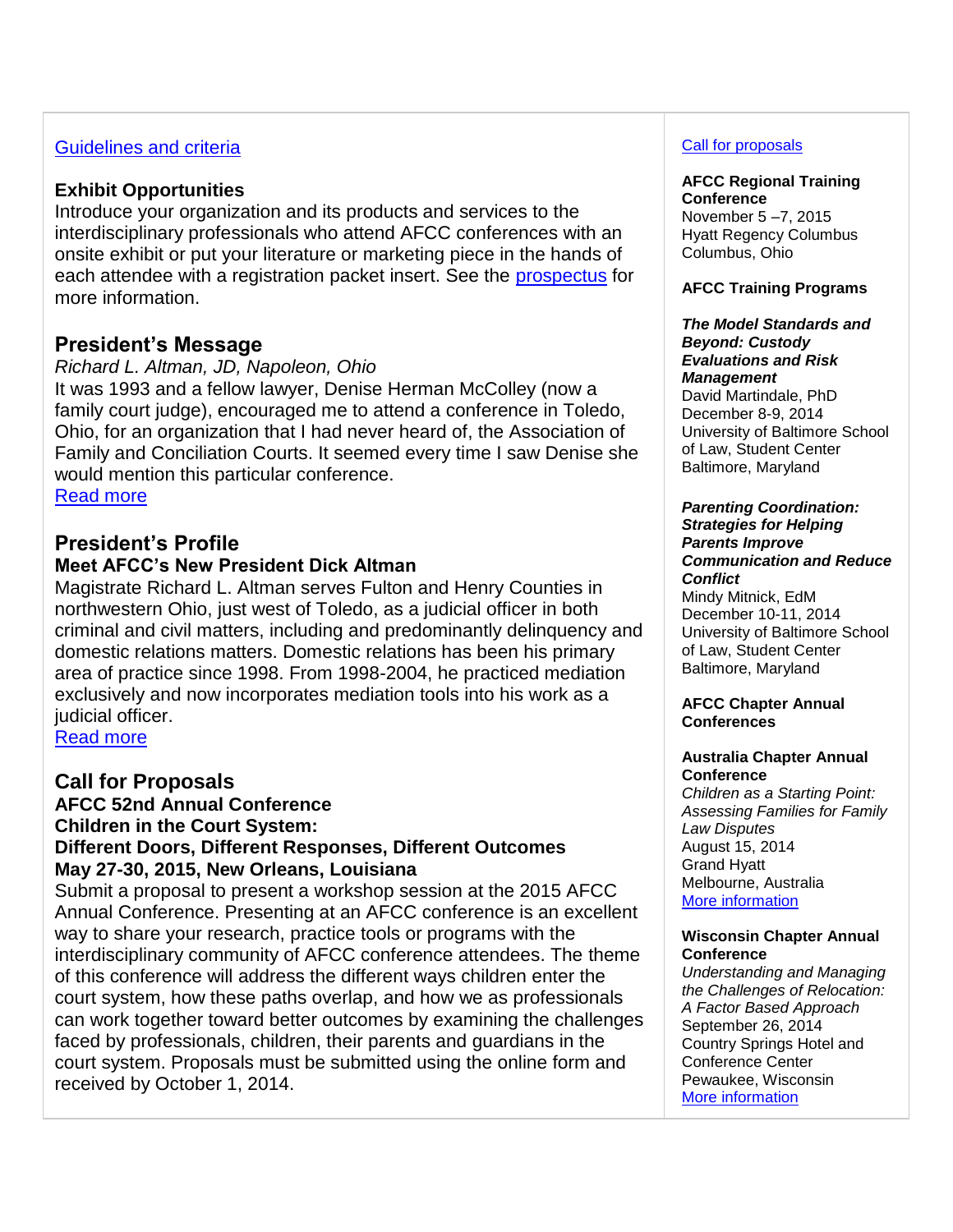# [Guidelines and suggested topics](http://afcc.networkats.com/members_online/utilities/emailct.asp?96b5d7f3177a27370d5e5d4f5cbc4161d851a117dc230ad8dd76eddf26b81c10b79a25c3da6a2753) [Submit a proposal](http://afcc.networkats.com/members_online/utilities/emailct.asp?8e9a3aad4970b7fa831ee9ba91ce9432d48c16e2dc230ad8dd76eddf26b81c10b79a25c3da6a2753)

# **Fatherhood Research and Practice Network Launches, Funding Available**

*Jay Fagan, PhD, Temple University, Philadelphia, Pennsylvania Jessica Pearson, PhD, Center for Policy Research, Denver, Colorado*  To evaluate fatherhood programs and learn how to best serve lowincome fathers, Temple University, in collaboration with the Center for Policy Research in Denver, Colorado has launched the Fatherhood Research and Practice Network (FRPN). The FRPN is being established through a five-year, \$4.8 million grant from the US Department of Health and Human Services, Office of Planning, Research and Evaluation. Funding to support rigorous evaluation of fatherhood programs is available now. The FRPN has \$300,000 for grants in its first round of funding and expects to make three awards of approximately \$50,000 and one to two awards in the \$100,000- \$150,000 range.

[Read more](http://afcc.networkats.com/members_online/utilities/emailct.asp?ba7e4b81fcdf97ec0fbd2203a9d867019f96f908dc230ad8dd76eddf26b81c10b79a25c3da6a2753)

# **Member News**

**Hilary Linton**, Toronto, Ontario, has been selected to receive the [2014](http://afcc.networkats.com/members_online/utilities/emailct.asp?5d83ae3c820c4eff3c1229cb4162f691a746ba3fdc230ad8dd76eddf26b81c10b79a25c3da6a2753)  [Ontario Bar Association Award for Excellence in Alternative Dispute](http://afcc.networkats.com/members_online/utilities/emailct.asp?5d83ae3c820c4eff3c1229cb4162f691a746ba3fdc230ad8dd76eddf26b81c10b79a25c3da6a2753)  [Resolution.](http://afcc.networkats.com/members_online/utilities/emailct.asp?5d83ae3c820c4eff3c1229cb4162f691a746ba3fdc230ad8dd76eddf26b81c10b79a25c3da6a2753) The award recognizes exceptional contributions and/or achievements in ADR.

**Justice Victoria Alexandra Starr** has been appointed to the Ontario Court of Justice in Milton, effective July 17, 2014. She has practiced in the area of family law and child protection since being called to the bar in 1996.

# **Chapter News**

Congratulations to new chapter presidents: **Sarah Quinlan** is now president of the **Colorado Chapter** and **Marilou Giovannucci** is the new president of the **Connecticut Chapter**.

# **New Editor Sought for Family Court Review**

AFCC seeks a new editor for its quarterly academic and research journal, Family Court Review (FCR). The five-year term of the new editor will begin in July 2016. Editorial responsibilities in collaboration with the current FCR Editor will, however, begin in June 2015 following the AFCC 52nd Annual Conference to ensure a smooth transition. [Read more](http://afcc.networkats.com/members_online/utilities/emailct.asp?519bfd413c3bfe38f897c1bd1e8d379eb2f5cd4cdc230ad8dd76eddf26b81c10b79a25c3da6a2753)

#### **Florida Chapter Annual Conference** October 16–18, 2014

The Wyndham Tampa **Westshore** Tampa, Florida [More information](http://afcc.networkats.com/members_online/utilities/emailct.asp?992c798945f897d4ca295024849bc7ae1199f171dc230ad8dd76eddf26b81c10b79a25c3da6a2753) 

#### **Ontario Chapter Annual Conference**

*Exploring Relevant Issues Facing Our Family Courts* October 16–17, 2014 Marconi Club London, Ontario [More information](http://afcc.networkats.com/members_online/utilities/emailct.asp?4eda27ac67ebd9396375ba9b01bf3f47fdfd2befdc230ad8dd76eddf26b81c10b79a25c3da6a2753)

#### **Arizona Chapter Annual Conference**

*Tomorrow is Here: Examining the Challenges of the Modern Family* February 6–8, 2015 Sedona, Arizona [More information](http://afcc.networkats.com/members_online/utilities/emailct.asp?2e67cf1784af155a4059eebcf527c6b06b5f4b83dc230ad8dd76eddf26b81c10b79a25c3da6a2753)

#### **California Chapter Annual Conference**

*Inventing the Future: Getting Ahead of the Curve for California's Families* February 6–8, 2015 Westin South Coast Plaza Hotel Costa Mesa, California [More information](http://afcc.networkats.com/members_online/utilities/emailct.asp?eba94d6294e3ba6c0eff5f1b5b96f8bfee056e0fdc230ad8dd76eddf26b81c10b79a25c3da6a2753)

**Join AFCC** Are you a member? [Join](http://afcc.networkats.com/members_online/utilities/emailct.asp?1334901329444775bf8d715acda1e1eb95868d68dc230ad8dd76eddf26b81c10b79a25c3da6a2753) or [Renew](http://afcc.networkats.com/members_online/utilities/emailct.asp?130df76576cc4ee7e2ceba60590ecc30986c901ddc230ad8dd76eddf26b81c10b79a25c3da6a2753)

AFCC offers member benefits that promote excellence in practice.

[View member benefits](http://afcc.networkats.com/members_online/utilities/emailct.asp?5906c6bd0a9e2942ab1a2b2bf2dfe28177773104dc230ad8dd76eddf26b81c10b79a25c3da6a2753)

### **AFCC Chapters**

Network and share your interdisciplinary view of family court matters on a local level. There are currently chapters in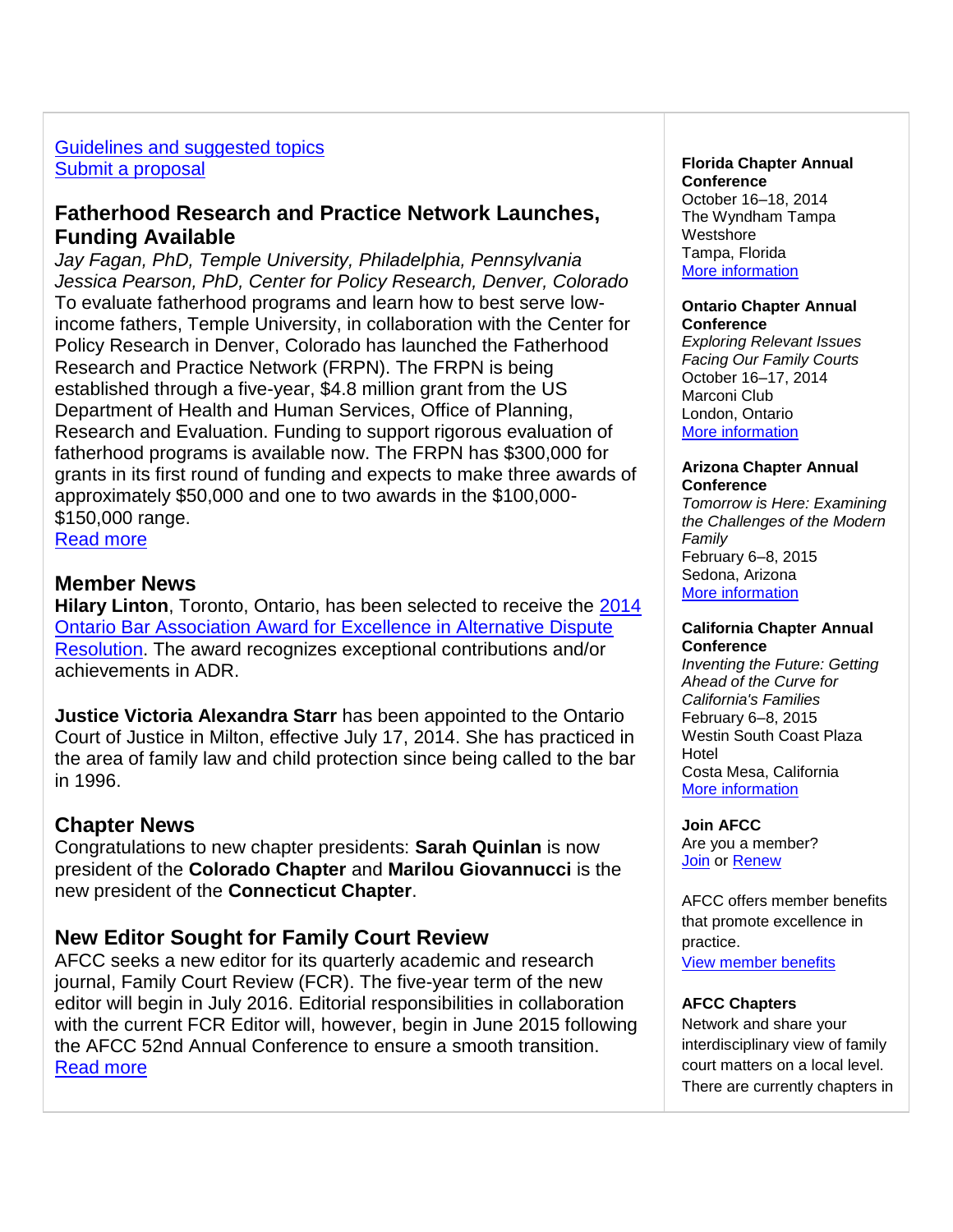# **Save the Dates—AFCC Trainings in Baltimore**

A FCC and the University of Baltimore School of Law's Center for Families, Children and the Law are pleased to announce two training programs, held at the University of Baltimore School of Law, Student Center in Baltimore, Maryland. David Martindale, PhD, will present *The Model Standards and Beyond: Custody Evaluations and Risk Management*, December 8-9, 2014. Mindy Mitnick, EdM, will present *Parenting Coordination: Strategies for Helping Parents Improve Communication and Reduce Conflict*, December 10-11, 2014. Online registration and the complete training brochure, which will include daily agendas, will be available in September.

# **Family Law in the News**

# **Coming to US for Baby, and Womb to Carry It**

*Tamar Lewin, courtesy of The New York Times*

Other than the United States, only a few countries—among them India, Thailand, Ukraine and Mexico—allow paid surrogacy. As a result, there is an increasing flow in the opposite direction, with the United States drawing affluent couples from Europe, Asia and Australia. Indeed, many large surrogacy agencies in the United States say international clients—gay, straight, married or single—provide the bulk of their business.

[Read more](http://afcc.networkats.com/members_online/utilities/emailct.asp?81f79089acad0933084d481ac05512e7507fe95adc230ad8dd76eddf26b81c10b79a25c3da6a2753)

# **Cuts to Legal Aid Force Parents to Defend Themselves in Family Court Cases**

# *Emily Dugan, courtesy of The Independent (UK)*

The number of parents forced to represent themselves before the family courts jumped by 20,000 last year following the withdrawal of legal aid for almost all family cases, official figures obtained by The Independent show. The increase means that for the first time more than half of parents - 58 per cent - went into court without a lawyer fighting their case in 2013/14. Many were mothers from poor backgrounds.

[Read more](http://afcc.networkats.com/members_online/utilities/emailct.asp?9b649359fe65b55d2453cae60f9ae56672706881dc230ad8dd76eddf26b81c10b79a25c3da6a2753)

the following states and provinces:

**Australia Alberta Arizona California Colorado Connecticut Florida Illinois Indiana Louisiana Maryland Massachusetts Minnesota Missouri New Jersey New York Ohio Ontario Oregon Texas Washington Wisconsin** [Add an AFCC Chapter to your](http://afcc.networkats.com/members_online/utilities/emailct.asp?fff43add00e62c6fcfed3603c9ce698478471afedc230ad8dd76eddf26b81c10b79a25c3da6a2753)  [membership](http://afcc.networkats.com/members_online/utilities/emailct.asp?fff43add00e62c6fcfed3603c9ce698478471afedc230ad8dd76eddf26b81c10b79a25c3da6a2753)

**AFCC Networks** New Zealand

The opinions expressed in articles published or linked to in the *AFCC eNEWS* are those of the authors and do not necessarily reflect the positions of the Association of Family and Conciliation Courts.

**Editor:** 

Erin Sommerfeld [editor@afccnet.org](mailto:editor@afccnet.org)

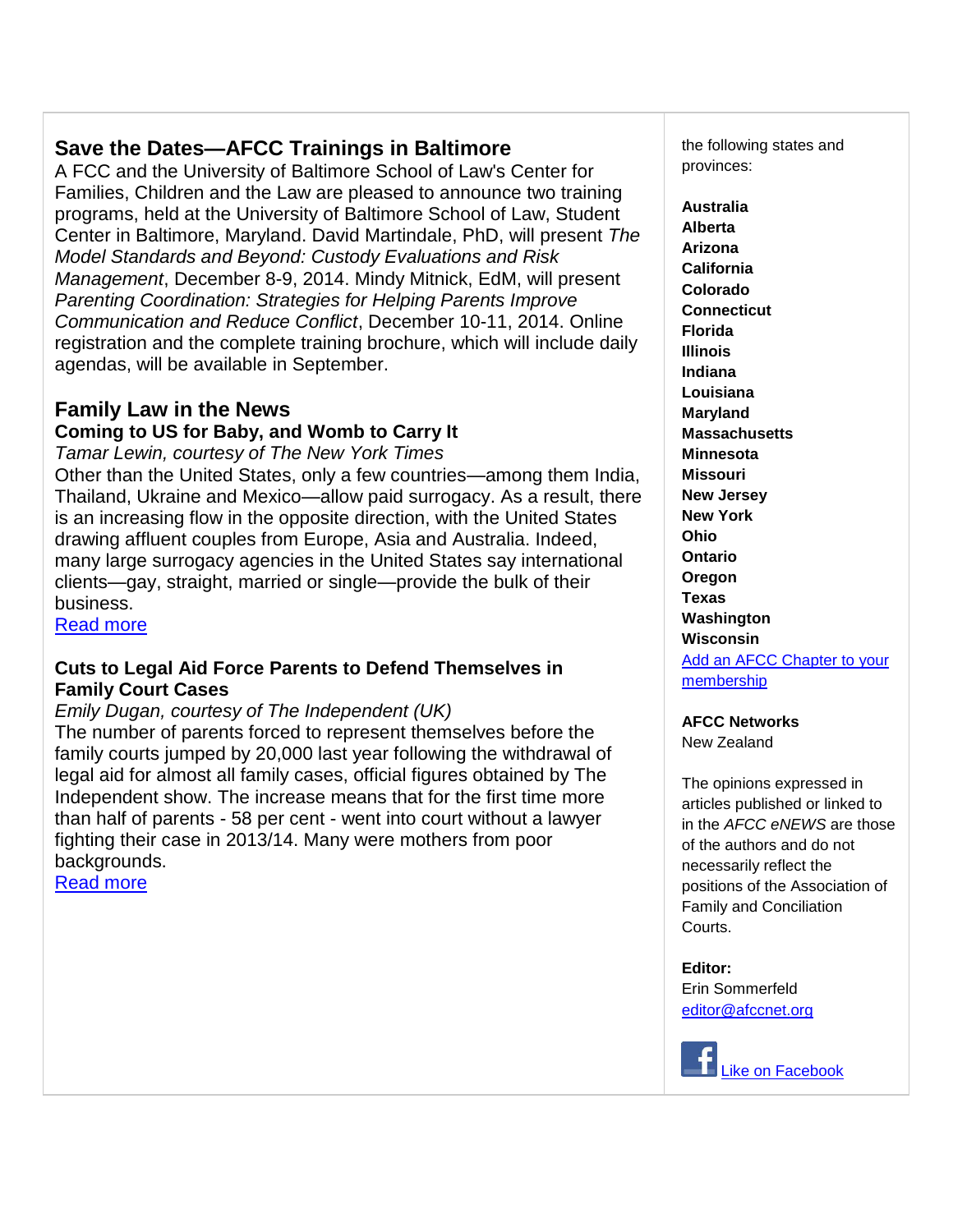| <b>Follow on Twitter</b><br>$\mathsf{m}$<br><b>Connect on LinkedIn</b>                        |
|-----------------------------------------------------------------------------------------------|
| <b>Unsubscribe</b>                                                                            |
| <b>AFCC</b>                                                                                   |
| 6525 Grand Teton Plaza                                                                        |
| Madison,<br>WI<br>53719<br>Phone:<br>608-664-3750<br>Fax:<br>608-664-3751<br>afcc@afccnet.org |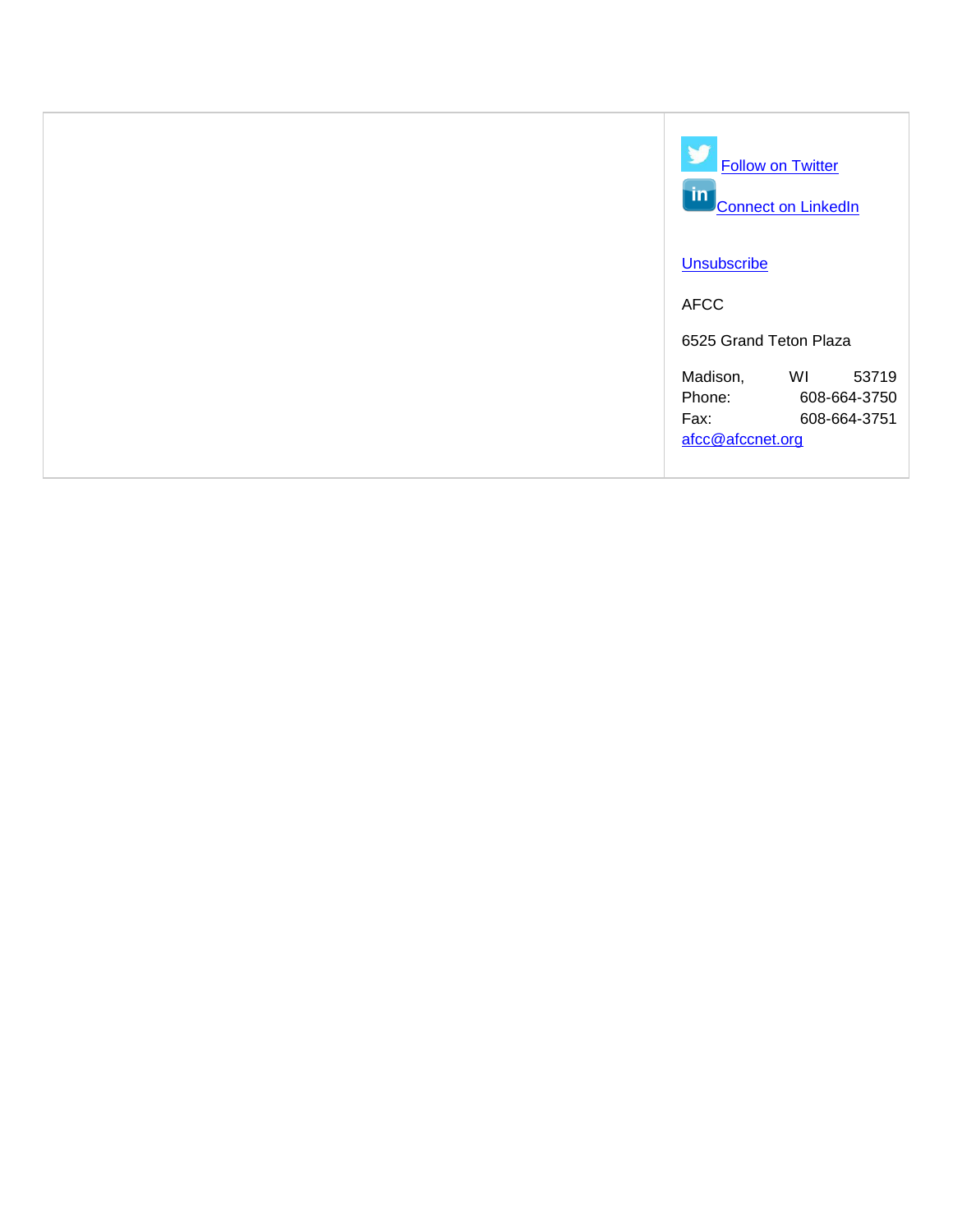



An interdisciplinary and international association of professionals dedicated to improving the lives of children and families through the resolution of family conflict.

## **Fatherhood Research and Practice Network Launches**

*Jay Fagan, PhD, Temple University, Philadelphia, Pennsylvania Jessica Pearson, PhD, Center for Policy Research, Denver, Colorado* 

The responsible fatherhood field has grown tremendously over the past two decades. Currently, 120 responsible fatherhood and healthy marriage programs are funded through the US Department of Health and Human Services, Administration for Children and Families, including 55 responsible fatherhood programs.

Hundreds of other state, county and community-based fatherhood programs are operating nationwide. However, while a growing number of programs serve fathers, there is limited knowledge about how participation in these programs affects lowincome, non-resident and under-studied fathers and which programs, or interventions, are most effective.

Evaluations of these programs are needed in light of studies showing that higher levels of involvement with their non-resident fathers are associated with positive outcomes for children, such as graduation from high school, better peer relationships, less risk for domestic violence, fewer behavior problems and improved overall well-being.

In June, a new project was launched to support rigorous evaluation of fatherhood programs. Funded through the HHS Office of Planning, Research and Evaluation, the Fatherhood Research and Practice Network (FRPN) seeks to:

- 1. Promote rigorous evaluation of fatherhood programs that serve low-income fathers. The FRPN will fund the evaluation of programs that aim to increase paternal engagement and parenting skills; improve fathers' ability to provide economic support; and increase parenting time, father-child contact, positive coparenting and healthy relationships.
- 2. Expand the number of researchers and practitioners collaborating to evaluate fatherhood programs through in-person and virtual trainings.
- 3. Disseminate information, including new evaluation findings, that leads to effective fatherhood practice and evaluation research.

The FRPN is led by Temple University social work professor, Jay Fagan, PhD, and Jessica Pearson, PhD, the director of the Center for Policy Research, a Denver, Colorado, based evaluation research firm. Forty nationally recognized fatherhood practitioners, evaluation researchers and policymakers are also collaborating to provide direction for the FRPN.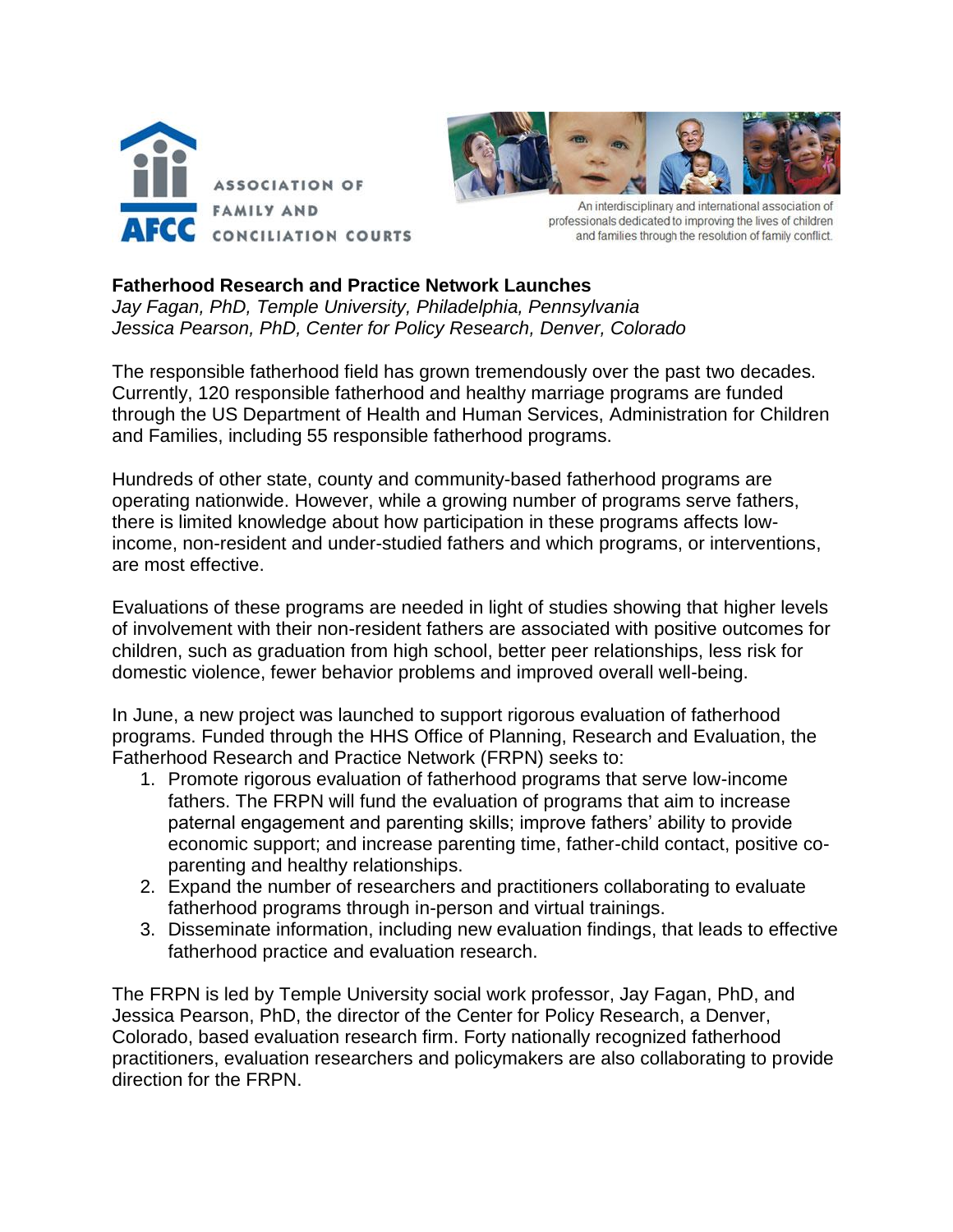"The launch of the FRPN marks an exciting opportunity for the fatherhood field," explained Dr. Fagan. "In order to better serve fathers, we must have an understanding of what types of programs are most effective. The FRPN will help build capacity in the field to support and conduct well-designed, scientifically valid evaluation studies that improve program delivery and, ultimately, the way dads engage in their children's lives."

Over the next five years, the FRPN will focus its efforts in three specific areas: fathers' engagement with their children, economic security and co-parenting/healthy relationships. The FRPN workgroups, made up of fatherhood researchers and practitioners, have collaborated to draft reports outlining research gaps and opportunity for future study within these areas. The FRPN plans to use these reports to help guide its competitive grant funding process and encourage researchers and practitioners to collaborate to evaluate fatherhood programs. The reports are available on the [FRPN](http://www.frpn.org/)  [website.](http://www.frpn.org/)

"Researchers have been studying the impact of paternal involvement for decades as federal support for the establishment of fatherhood programs has grown," said Dr. Pearson. "However, we have only begun to scratch the surface when it comes to knowledge about effective interventions with low-income, non-resident fathers and under-studied populations. The FRPN will play a key role in expanding the knowledge base within these areas."

# **Funding Opportunity**

Along with this official launch, the FRPN has released its first round of funding requests for proposals to support rigorous evaluation of fatherhood programs. The purpose of these grants is to increase the number and quality of evaluations of fatherhood programs and learn more about how to better serve low-income fathers, racial/ethnic minorities and other under-studied populations.

The FRPN will award approximately \$1.2 million over a three-year period. There is \$300,000 available for grants now. The FRPN expects to make approximately three awards of \$50,000 and one to two awards in the \$100,000-\$150,000 range out of this initial round of funding. **Letters of interest are due by July 30.**

Applicants will be notified of their official invitation to submit a proposal by August 15. Full proposals will be due by September 30 and award notifications will be distributed in October 2014.

The FRPN request for proposals is available for download at [http://www.frpn.org/about/request-for-proposals.](http://www.frpn.org/about/request-for-proposals)

# **Training and Technical Assistance**

In addition to funding evaluation projects, the FRPN will offer a variety of technical assistance resources and connect fatherhood researchers and practitioners based on geographic location and research area of interest. Later in 2014, the project will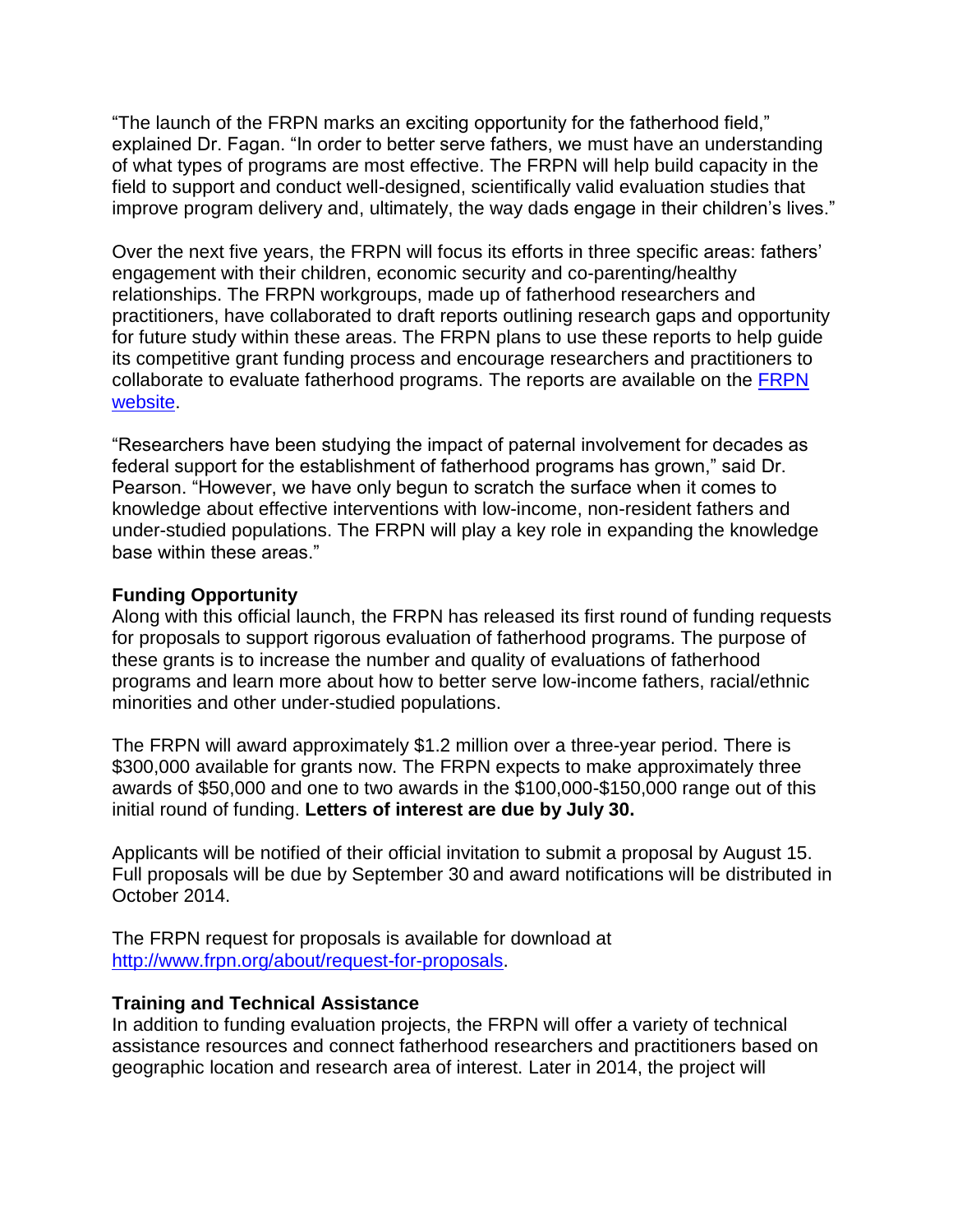announce the structure and availability of its one-on-one consulting, mentoring and peer support capabilities.

The FRPN website[—www.frpn.org—](http://www.frpn.org/)serves as a comprehensive platform to provide evaluation and measurement technical assistance, connect researchers and practitioners, catalog fatherhood evaluation research and communicate funding criteria. It also includes a Researcher and Practitioner Forum, which allows researchers and practitioners to virtually connect and communicate with one another.

As the FRPN grows and begins reviewing applications for funding, it seeks to gain a better understanding of the training and technical assistance needs of practitioners, researchers and program managers to conduct evaluations of fatherhood programs. A simple [online survey](http://www.surveymonkey.com/s/J7H7SL7) has been developed to help identify those needs. Responses will be used to help develop future in-person and virtual training opportunities, connect researchers and practitioners and develop funding opportunities for relevant projects. Those who work in the fatherhood field as practitioners, volunteers, administrators or researchers are encouraged to complete the FRPN needs assessment.

To learn more about the FRPN, please visit [www.frpn.org.](http://www.frpn.org/)

Fatherhood I & Practice | Network I

FRPN representatives can also be reached at the following email addresses:

Jay Fagan, PhD, FRPN Co-Director [jfagan@temple.edu](mailto:jfagan@temple.edu) Jessica Pearson, PhD, FRPN Co-Director [jspearson@centerforpolicyresearch.org](mailto:jspearson@centerforpolicyresearch.org) Rebecca Kaufman, MSW, FRPN Coordinator [rebecca.kaufman@temple.edu](mailto:rebecca.kaufman@temple.edu)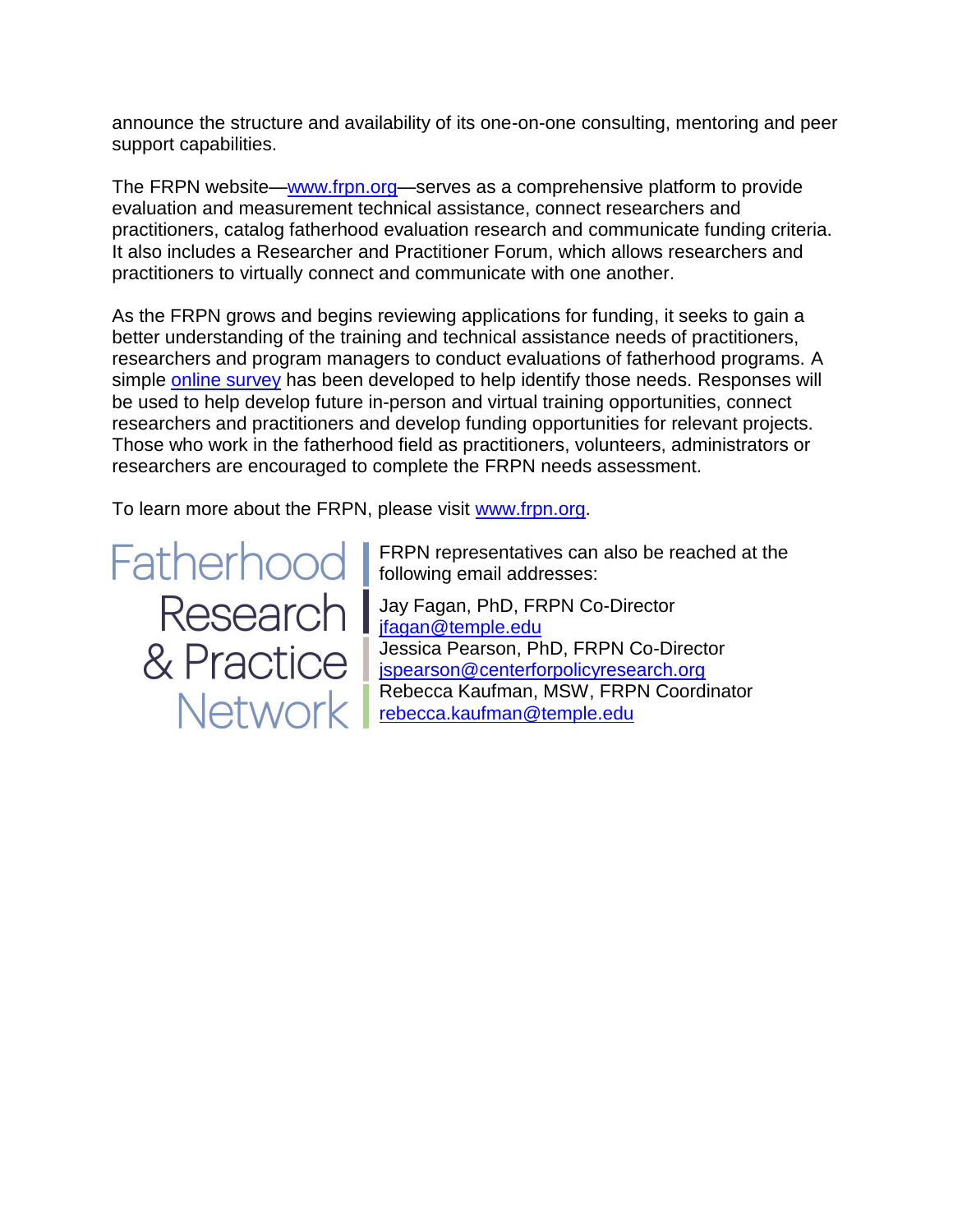



An interdisciplinary and international association of professionals dedicated to improving the lives of children and families through the resolution of family conflict.

# **President's Profile Richard L. Altman, JD, Napoleon, Ohio**

Dick Altman is a Magistrate in Fulton and Henry County, Ohio, the county seats of which are, respectively, Wauseon and Napoleon, located in northwest Ohio, just west of Toledo. His insistence that you call him by his nickname is one of the many ways in which you will immediately be put at ease by his calm, laid-back demeanor.

# **What does your current work as Magistrate entail?**

I am one of the judicial officers in both civil and criminal matters, including and predominately delinquency and domestic relations cases.

# **How did you become interested in the field?**

From 1983-87, I served as the chief assistant prosecuting attorney for Fulton and Defiance counties in Ohio. In 1987 I joined and became a partner in the Clemens, Korhn and Liming Law Firm in Defiance, Ohio. At that time it was a five attorney firm, which was one of the larger firms outside of the Toledo area. The firm was primarily an insurance defense firm, but it also did a general practice. Since no one else really wanted to do domestic work I quess I just sort of fell into it. After a while I found that I really enjoyed working with the families and, to be honest, it was the one area in which I really felt that I was able to help my clients in a meaningful way. By about 1996 DR work had become a major part of my practice. In 1998, I was asked to develop a multi-county mediation service. I left the firm and mediated all types of civil matters for the courts in Northwest Ohio until 2005, when I was sworn in as a magistrate.

# **What aspect of your work do you enjoy the most?**

The time I spent doing mediation exclusively was the most fun part of my career, but now I enjoy working with litigants to help them reach a resolution.

# **What advice would you give to someone new to domestic relations work?**

Run the other way! Kidding, kidding, in all honesty this type of work is not for everyone. My best advice is to find patience. It takes someone with a lot of patience to do this work well. You have to be willing to help your clients think logically and in a businesslike way at an incredibly emotional time. You have to be comfortable dealing with strong emotions and capable of working in that setting.

To those becoming lawyers, learn as much as you can, about everything you can, while you are in law school. Family law requires a varied education. You need to know a little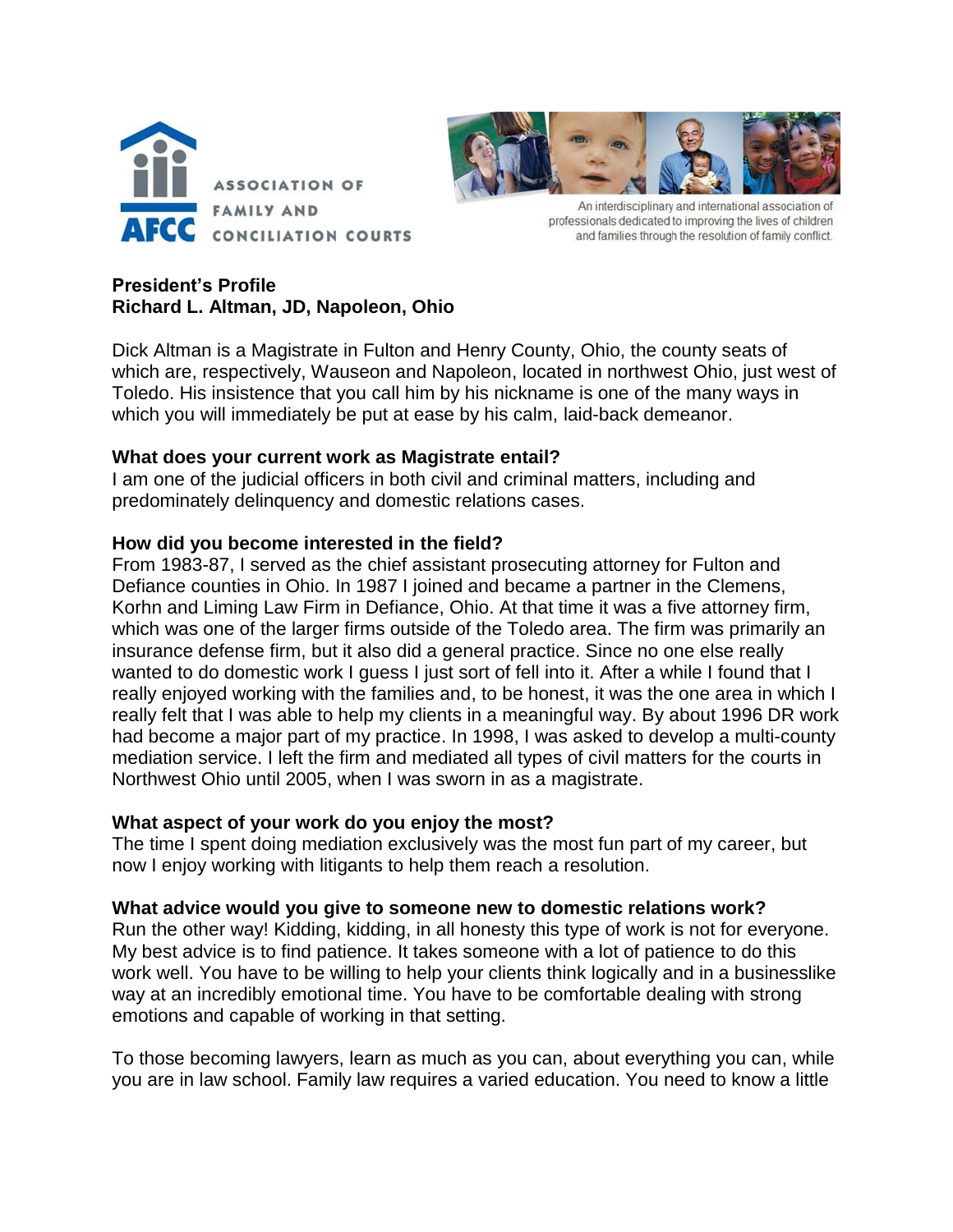about a lot of things, everything from pensions and investments, to business, to child development, to real estate. It's a difficult area of the law to practice effectively.

Last, but not least, get comfortable with mediation and alternative dispute resolution. This goes back to learning all that you can in law school and taking advantage of opportunities for continuing education after. Join AFCC and attend conferences. Conferences are the best way to learn about the newest research, techniques and practice tools.

## **What are the greatest challenges you see in the field now?**

For judicial officers in family law, self-represented litigants present the greatest challenge. The trials are difficult. SRLs don't always know how to present the evidence that judges need to make proper decisions. If the other side gets a lawyer and both sides then want a lawyer, as a judge, what do you do? Do you grant a continuance or not?

SRLs present new challenges for practitioners. Everyone knows how to use the internet and that gets some people in trouble. They think they can handle their own case and then find themselves in way over their head. As a last resort, they hire a lawyer to try to fix it. This is nothing against the people who represent themselves, a lot of times they simply don't know what they're getting into. Some people just don't have the money to hire an attorney; others have the money, but would rather not spend it or think they can get by without an attorney. Many folks I see before me in court have been separated for years and are finally finalizing their divorce years later because they didn't know *how* to get divorced.

The system has been slow to respond to the complex issues presented by SRLs, and AFCC realizes we need to. A new task force is being formed on access to justice to address this very issue.

### **What would you like to see happen in the field in the next ten years?**

I would like to see us take social science research and truly learn to apply it to practice in the domestic relations field as it relates to children. There is great potential there to use social science research to improve lives, better educate parents, and better educate lawyers to be better at dealing with their clients. Educating young lawyers is key people like Nancy Ver Steegh and Andy Shepherd—advocating for real change in how we teach the law in law schools, putting the focus on practical skills... and on the social science side, Marsh Kline Pruett, Amy Holtzworth Munroe and others, are applying social science research to family law issues. This work is so important to the future of our field.

### **How and when did you first learn about AFCC?**

There is more about this in my President's Message, but the short answer is Denise McColley in 1993. AFCC was holding a conference in Toledo and she told me I had to go. At the time, I had the first custody evaluation in Fulton County going to trial. The conference came at a great time and I learned a lot. I haven't missed an annual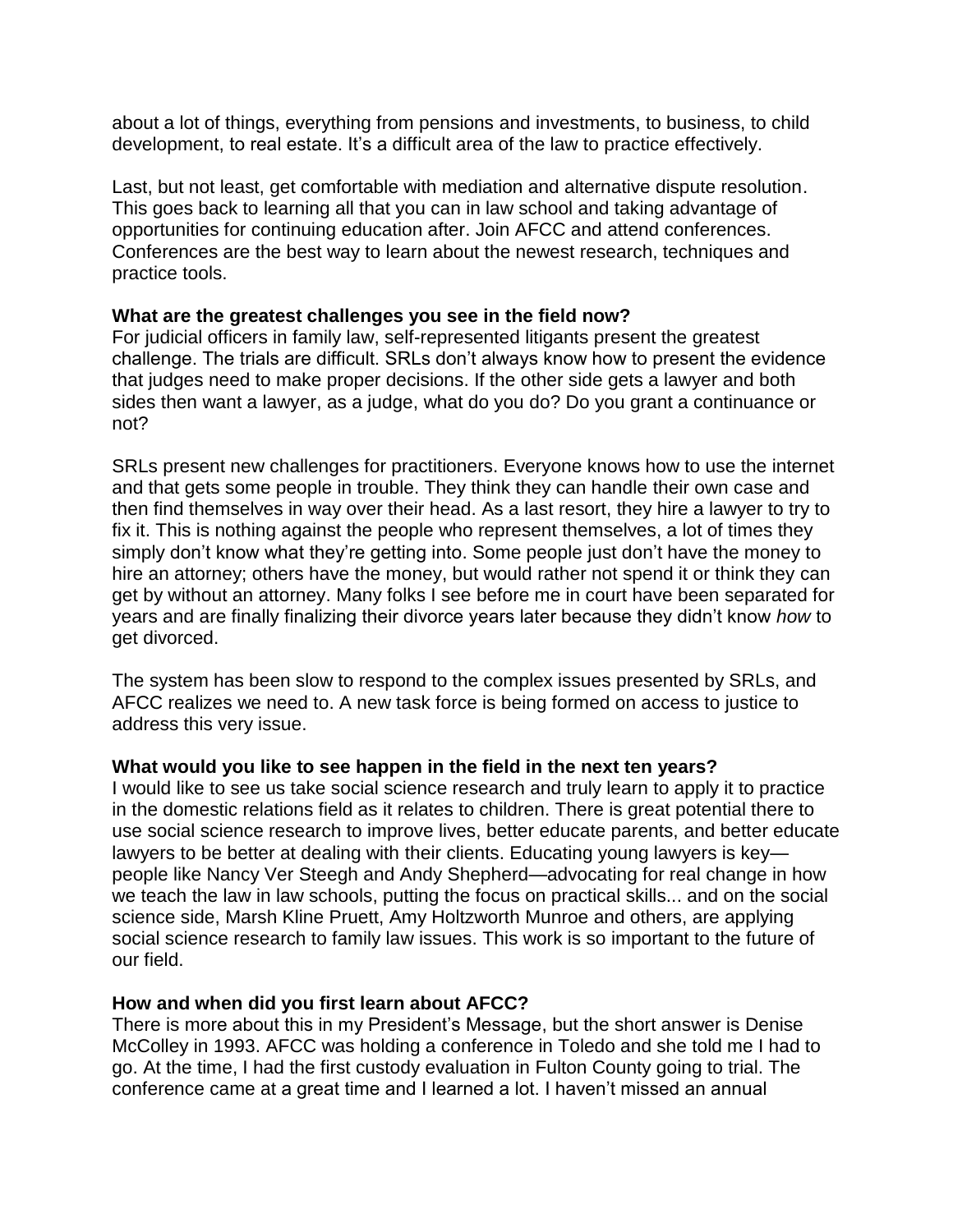conference since, and I think I've only missed one or two fall conferences. I love the opportunity to meet great people and exchange ideas related to family law.

## **What is your proudest personal achievement?**

My children and my grandchildren, both of whom were home this past weekend…Grandpa is tired. I forgot how exhausting it is to chase a nine-month old around.

## **What do you enjoy doing in your free time?**

Fly fishing and spending time outdoors.

## **Tell us something about yourself that your AFCC colleagues don't know**.

Well, I'm pretty much an open book, but most AFCC folks don't know that I have a pond on my property in which I manage the fish population. Managing the fish population means that I conduct fish surveys, make sure they are all healthy and that the numbers of predator versus bait fish are in alignment. I spend way too much time on the pond. Last winter, I was concerned the fish weren't getting enough oxygen due to the amount snow and ice cover on the pond—sunlight creates the oxygen in the water that the fish need under the ice—every morning, I would go out on the pond to scrape the snow off and drill holes in the ice.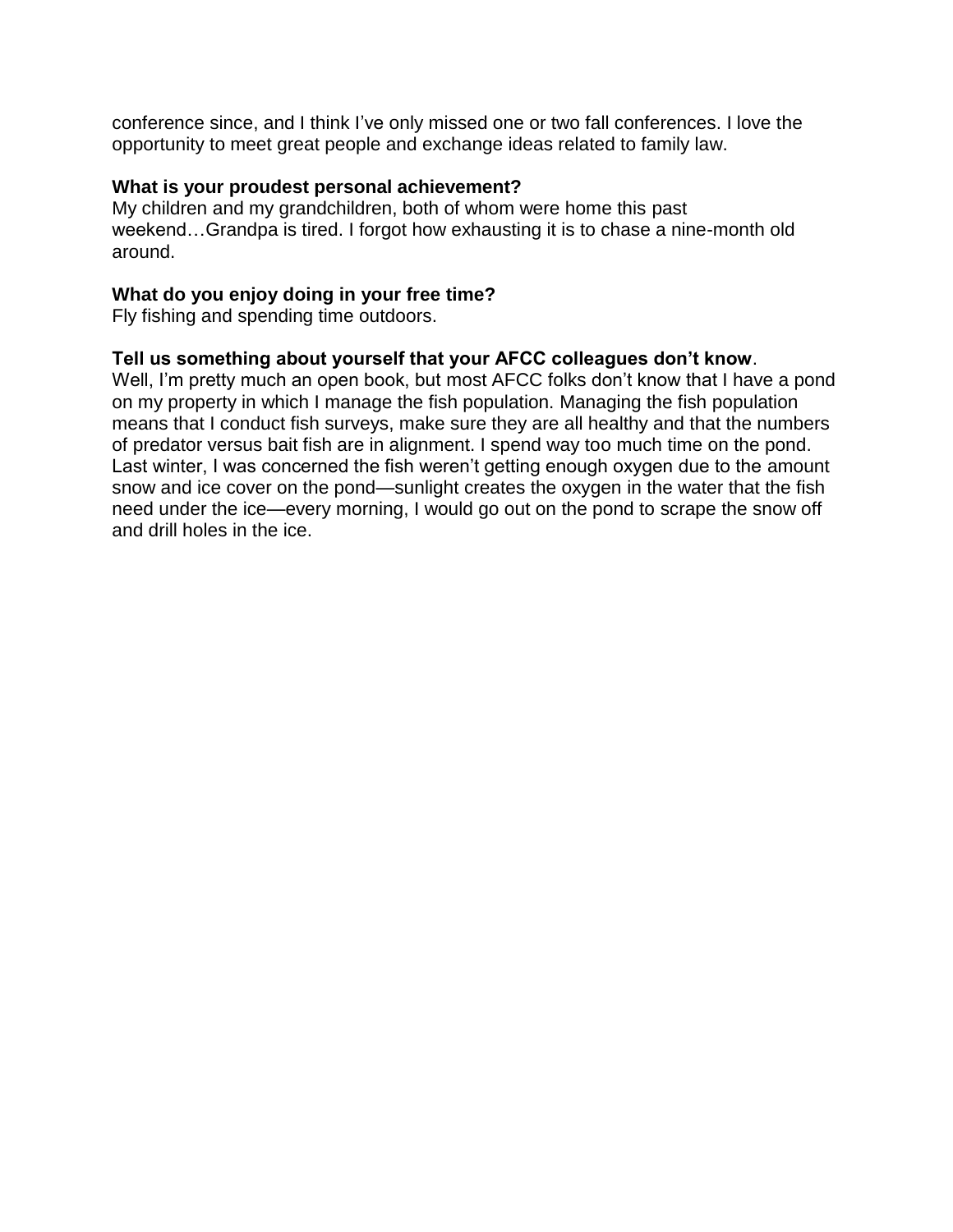



**President's Message** *Richard L. Altman, JD, Napoleon, Ohio*



It was 1993 and a fellow lawyer, Denise Herman McColley (now a family court judge), encouraged me to attend a conference in Toledo, Ohio, for an organization that I had never heard of, the Association of Family and Conciliation Courts. It seemed every time I saw Denise she would mention this particular conference.

At the time, I had two difficult cases that were troubling me. A domestic relations case, the first that the Fulton County, Ohio Common Pleas Court had referred for a psychological custody evaluation. Unfortunately for me, my client was coming out on

the wrong end of that evaluation. The second case was a civil personal injury matter, which had been referred to mediation by the Superior Court of Allen County, Indiana. I had no idea what to expect from mediation; I had never heard of this dispute resolution process before the referral.

As I looked at the AFCC brochure, I noticed a session on cross-examining the expert witness in child custody evaluations (and the cross-examination was conducted by none other than current AFCC Board member Justice R. John Harper). There was also a session on how to effectively participate in mediation, presented by now AFCC Executive Director Peter Salem. I decided that this was just too good an opportunity to pass up and went to the conference. It was amazing!

I took away a great deal of information and used it to successfully cross-examine the expert witness. My client received a favorable decision from the court in the domestic relations matter. She was very happy and subsequently sent me a number of referrals. As a result of the mediation session in the civil matter, the case was resolved to my client's satisfaction. I remember thinking at the time what a stroke of luck it was that AFCC just happened to have sessions on those topics at that conference.

Shortly thereafter, I started attending AFCC conferences on a regular basis. I discovered that I had the same experience each time I attended. Every time I would come away from a conference reinvigorated and amazed at how well-timed the presentations were as related to what I was experiencing in my daily work. Until I had the opportunity to become an AFCC Board Member, I was mystified as to how AFCC always managed to have such timely topics for its conferences. Then I discovered the secrets: the first is called "Strategic Planning," the second, a truly dedicated conference committee, and the third are AFCC members.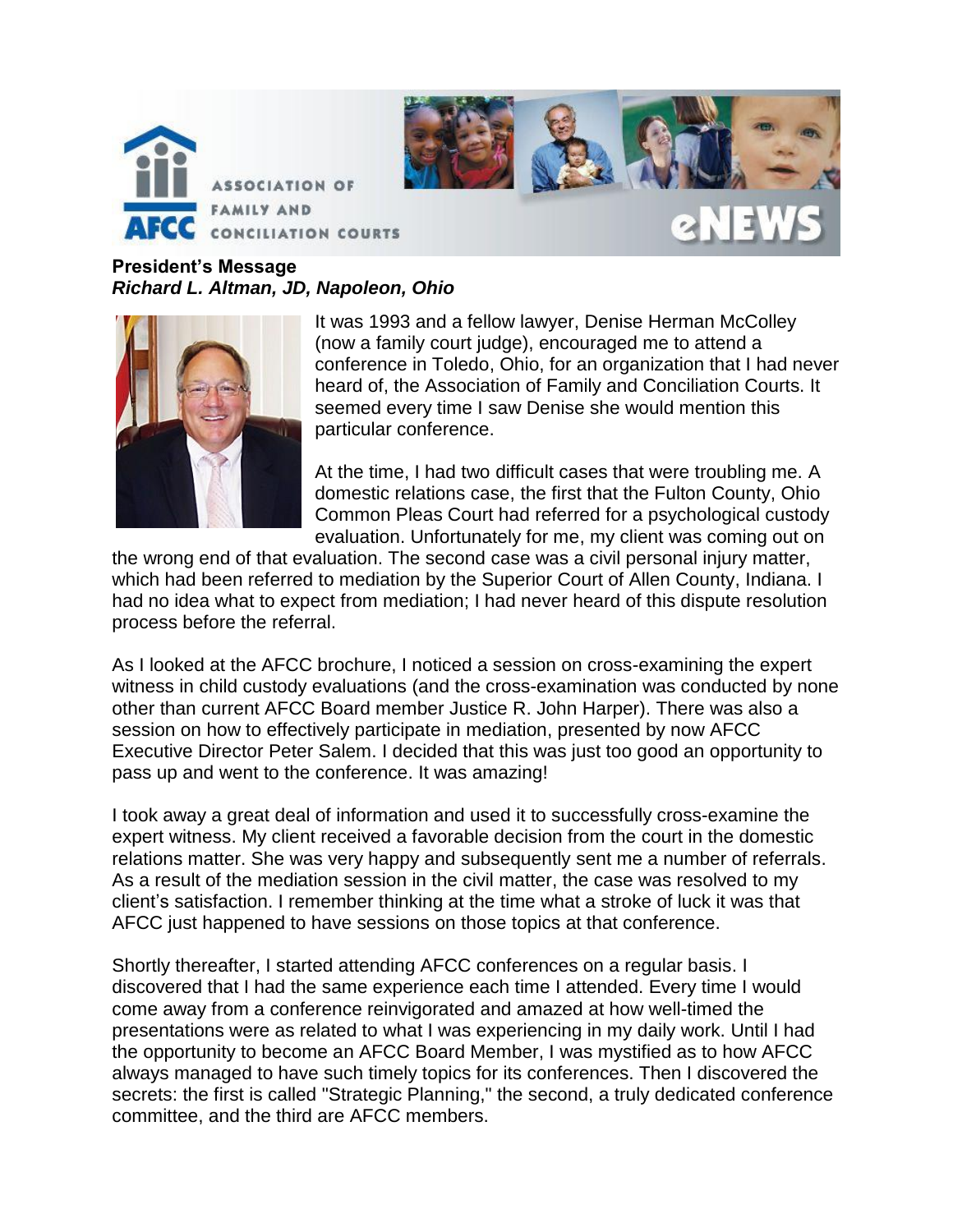Through the guidance of Peter Salem and the wise leadership of so many former AFCC Presidents and Board Members, our association routinely conducts strategic planning. The most recent strategic planning session took place during the presidencies of Nancy Ver Steegh and Arnie Shienvold, both of whom did an exemplary job of leading the planning process along with committee chair and former president Hon. Bill Fee.

The planning process enables the AFCC Board of Directors to reflect on its organizational capacity and the ways in which it builds value for its members. While we continue to look outward and bring new perspectives and new relationships to our work, the plan envisions the continuous evaluation and updating of core activities that strengthen the organization's foundation. We continue to review existing practice guidelines and other initiatives; assess conference and training programs; explore enhancements through use of technology; and cultivate chapters. We will continue to strive to provide you, our members, with an intellectual home and meaningful return on your investment in the organization.

Specifically, the 2014-19 Strategic Plan sets organizational goals to: 1) build on AFCC's capacity to mobilize meaningful discourse on critical issues concerning the prevention, management and resolution of family conflict; 2) leverage resources and activities to expand AFCC's sphere of influence; 3) extend engagement and training through a more robust use of technology; and 4) assure the long-term capacity of AFCC to fulfill its mission.

Importantly, while the strategic plan sets the direction, AFCC conferences would not be what they are without the outstanding work of the conference committee, whose current chairs are Hon. Denise McColley (a former AFCC president) and Matt Sullivan (current AFCC treasurer). They, along with a substantial list of committee members, spend countless hours thinking through and planning topics for conferences and then poring over numerous proposals for presentations to create the most cutting-edge conferences in the field.

Even with strategic planning and a hard-working conference committee in place, AFCC conferences would not be successful without our members. All of you who take the time to develop proposals, resulting in over 100 workshops every year, and who attend AFCC conferences, becoming part of the discourse that forwards our field.

In preparing for the upcoming fall conference in the Texas Hill Country of San Antonio, I was astounded by the depth and value I saw in the proposals for presentations. All of which just confirms for me, AFCC is *the* organization at the forefront of family law related issues. This is because of AFCC's dedicated members, who come from many different walks of life but share the common goal of wanting to assist families during times of conflict. For this, I thank you and ask that you continue to be involved and engaged with AFCC.

AFCC is your organization and it is an excellent organization because of you.

I look forward to working with as many of you as possible over this next year as president and hope to see you in San Antonio this fall and in New Orleans next spring.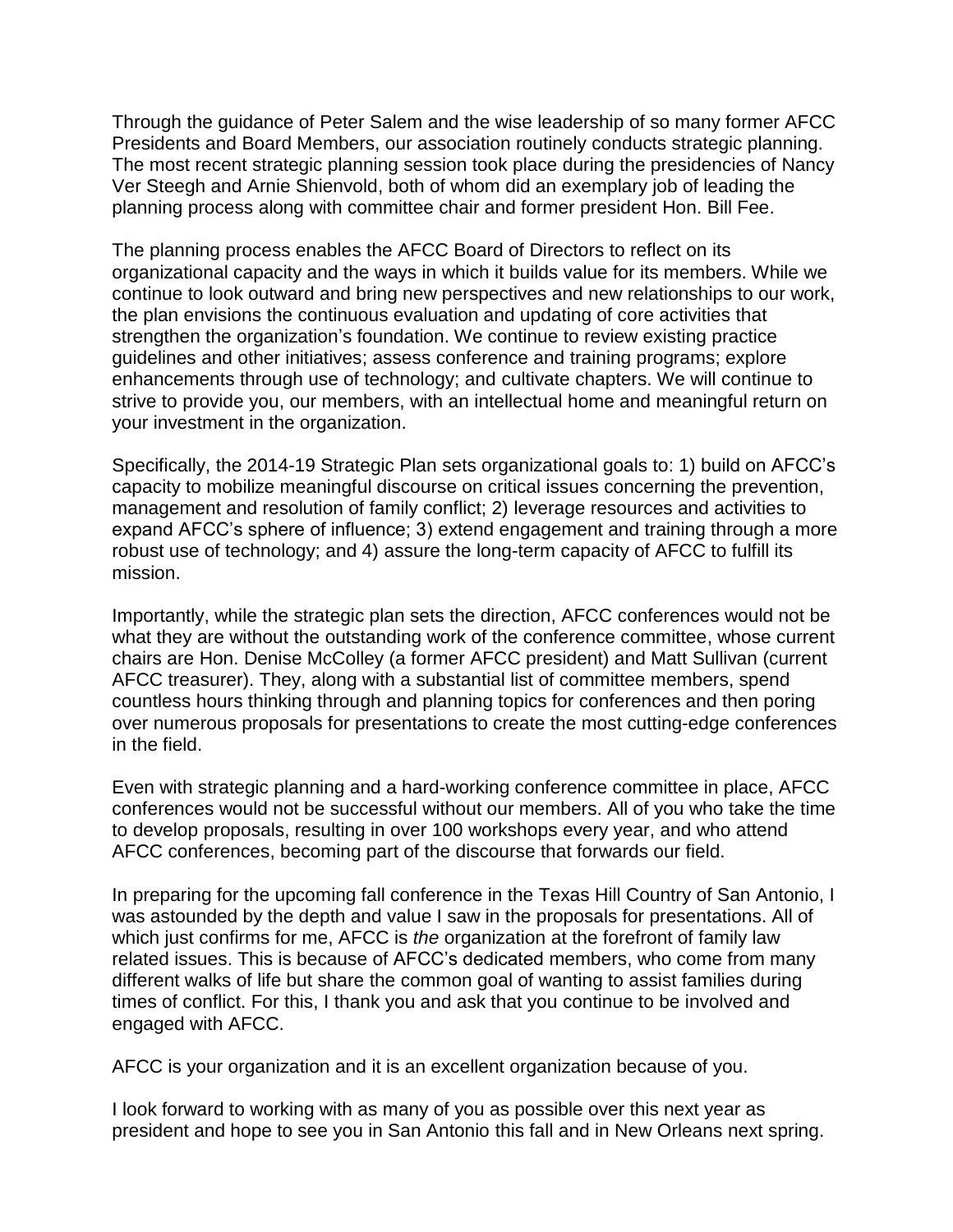### **Association of Family and Conciliation Courts**

### **FAMILY COURT REVIEW: AN INTERDISCIPLINARY JOURNAL**

### **EDITOR JOB DESCRIPTION AND SEARCH PROCESS**

### **Overview**

The Association of Family and Conciliation Courts (AFCC) seeks a new editor for its quarterly academic and research journal, *Family Court Review* (*FCR*).

AFCC is the premier interdisciplinary and international association of professionals dedicated to the resolution of family conflict. AFCC members are the leading practitioners, researchers, teachers and policymakers in the family court arena.

*FCR* is an interdisciplinary journal at the intersection of policy, research and practice that supports the mission of AFCC. *FCR* has over 5,000 subscribers worldwide. It had over 120,000 full text downloads in 2013. It is included in the Wiley Online Library (Wiley Blackwell serves as *FCR*'s publisher). In 2013, there were 3,665 institutions that purchased licenses to Wiley journals that included access to *FCR* and 5,217 institutions in developing countries with access to *FCR* at low or no cost via philanthropic initiatives. *FCR* is also included in the legal databases of Westlaw and Lexis. It is cited regularly in court decisions, including those of the United States Supreme Court, and has influenced court rules and legislation on family law policy and practice. *FCR* publishes practice guidelines developed by AFCC interdisciplinary task forces, as well as symposium issues based on themes developed jointly with AFCC.

AFCC seeks to appoint a new editor who will maintain *FCR*'s current organization, in which a law school faculty member serves as editor in chief and the editor-in-chief's law school serves as its sponsoring institution. *FCR* also has an associate editor for social science who is an expert in areas relating to family courts and family law. The editor-inchief supervises a law student staff which performs editorial work on the articles in the journal and researches and writes student notes, some of which are published in the journal. The editor-in-chief commissions special issues of *FCR* and coordinates the review process of submitted articles by the editorial advisory board.

The five-year term of the new editor will begin in July 2016. Editorial responsibilities in collaboration with the current *FCR* Editor will, however, begin in June 2015 following the AFCC Annual Conference to ensure a smooth transition.

The preliminary application process is described below. Preliminary materials are due by January 31, 2015. The search committee anticipates interviewing finalists immediately prior to the AFCC Annual Conference on May 27, 2015, in New Orleans and making the selection of a new editor shortly thereafter.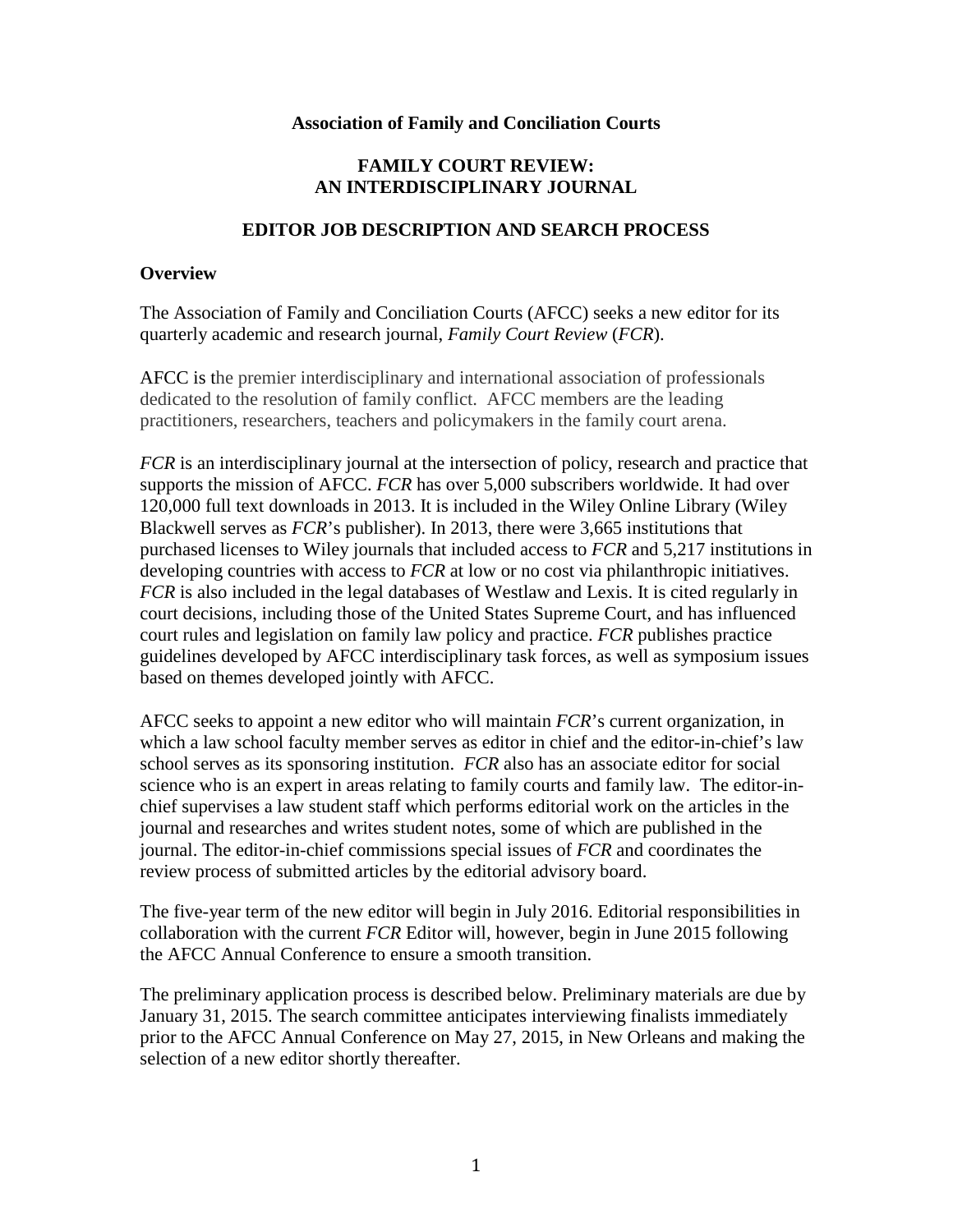More detail on *FCR*, the responsibilities of the editor-in-chief, and the application process follow below.

# **Journal Description**

*FCR*'s articles and special issues are concerned with all aspects of family law, family courts and the resolution of family disputes. *FCR* has historically placed an emphasis on publication of articles that advance practice innovations in family court including mediation, parent education, child custody evaluations, and parent coordination. Many of *FCR*'s special issues, noted above, originate in projects to improve practice or reports whose focus is identified jointly with AFCC. These special issues are often derived from input of the FCR Editorial Board, which meets yearly at the AFCC Annual conference.

As an interdisciplinary journal, *FCR* publishes contributions from the fields of law, court administration, mental health, medicine, the behavioral and social sciences, dispute resolution, education, public policy and other disciplines concerned with the welfare of children and families who come into contact with the family law system and/or family conflict. Types of articles published include thoughtful perspectives on the family court system, empirical research with clear implications for policy and practice, legal articles, articles that merge law and social science and descriptive articles of practice innovations. International perspectives on these topics are strongly encouraged and regularly published. In addition, *FCR* regularly publishes law student notes on topics of interest to student authors, which are edited by the editor-in-chief and student editors.

*FCR* publishes article submissions that are reviewed for publication suitability and quality by the editorial advisory board. Special issues are edited by guest editors who solicit and edit the work of interdisciplinary authors on topics such as family law education reform, family court reform, collaborative law, unbundled legal services, domestic violence, alienated children in divorce and separation, foster care reform, school discipline policies, attachment theory in family law, and parenting after divorce and separation.

# **Responsibilities of** *FCR***'s Editor**

The editor is appointed by the AFCC Board of Directors on the recommendation of the AFCC search committee. Board action is required to renew or to terminate any contractual arrangement.

The editor is responsible for the content of *FCR* and administration and management of its editorial process. The editor ensures that the content of *FCR* supports the mission of AFCC and meets the needs of AFCC members and *FCR* subscribers. The editor functions autonomously from the AFCC Board and Executive Director and makes decisions about what articles are published in *FCR*, journal staffing and management, peer review processes and the role of the associate editor.

However, the editor is expected to maintain open lines of communication and collaborate with the AFCC Executive Director. The editor reports to the AFCC Executive Director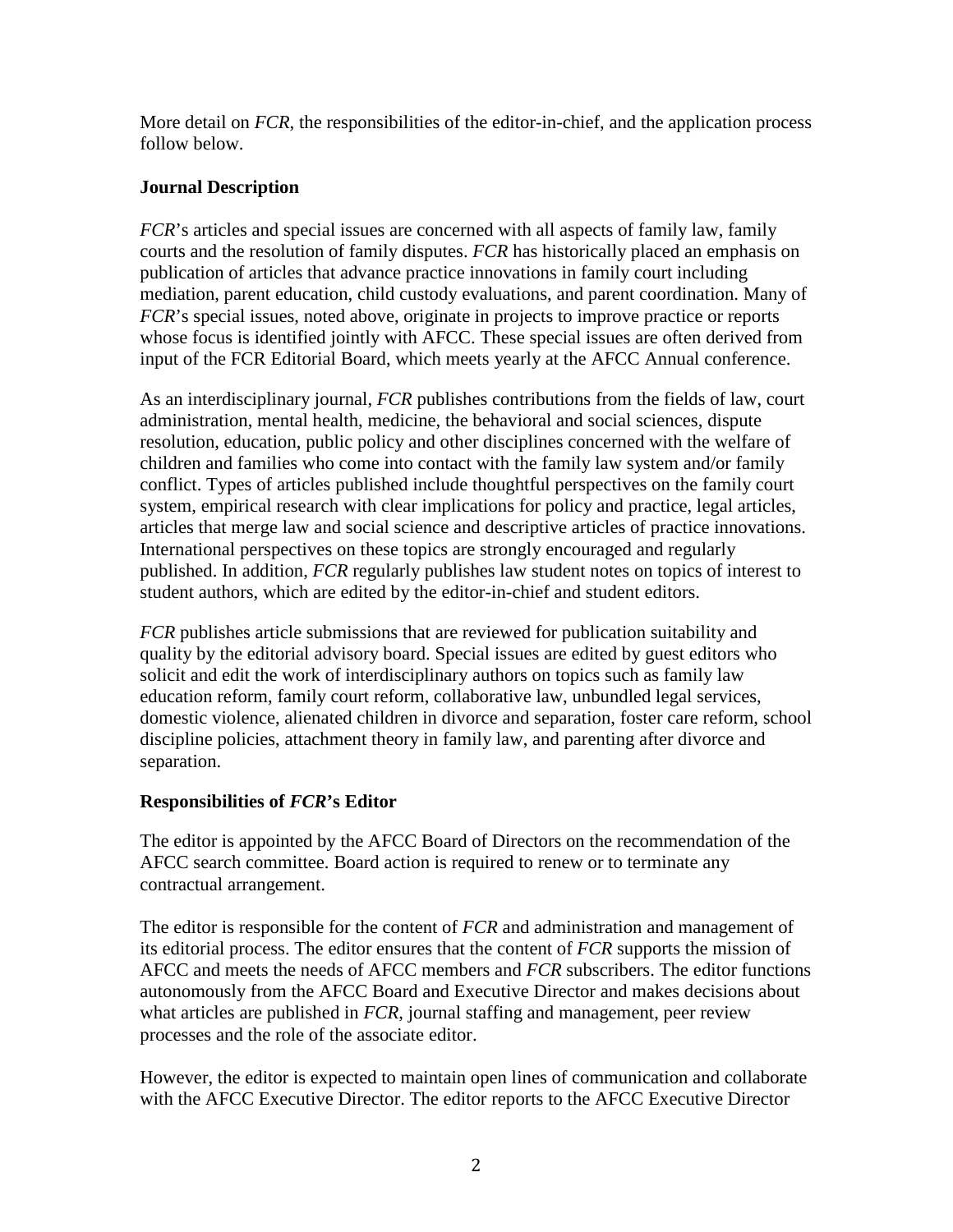regarding issues related to managerial, operational, financial and administrative matters related to the AFCC contract with Wiley Blackwell.

The selected editor, the editor's sponsoring institution and AFCC, will enter into a written agreement to adhere to the following principles:

- overseeing the work of the associate editor for social science;
- commissioning special issues of *FCR* on relevant topics and identifying editors and potential authors for articles for special issues in collaboration with the special issue editors;
- establishing and maintaining high standards for articles published in *FCR*;
- selecting and training a qualified editorial board representing the diversity of disciplines that publish in *FCR*;
- ensuring that submitted manuscripts receive fair and timely reviews by qualified reviewers;
- identifying, managing, training and supervising the work of *FCR'*s law student staff;
- supervising student notes published in *FCR*;
- writing brief editorial notes for each issue; and
- ensuring that each issue of FCR is presented to the publisher on time and that each volume is within the page limits set by the publisher and AFCC.

# **Editorial Office Organization**

**AFCC** will provide:

- an editorial stipend;
- a travel stipend to attend the editorial board meeting at the AFCC Annual Conference; and
- facilities for the annual meeting of the *FCR* Editorial Board at the AFCC Annual Conference.

# **Sponsoring Institution** will provide:

- appropriate release time to the editor from normal duties in each of the five years of the editorial term, as negotiated by the editor and the host institution;
- administrative and material support for the selection process of the law student staff for a sufficient number of staff members to produce a high quality journal;
- appropriate academic credit for the law student staff of *FCR*; and
- office space, equipment, technical support etc. for the editor and the law student staff.

# **Wiley Blackwell Publishing** will provide:

• production for *FCR;*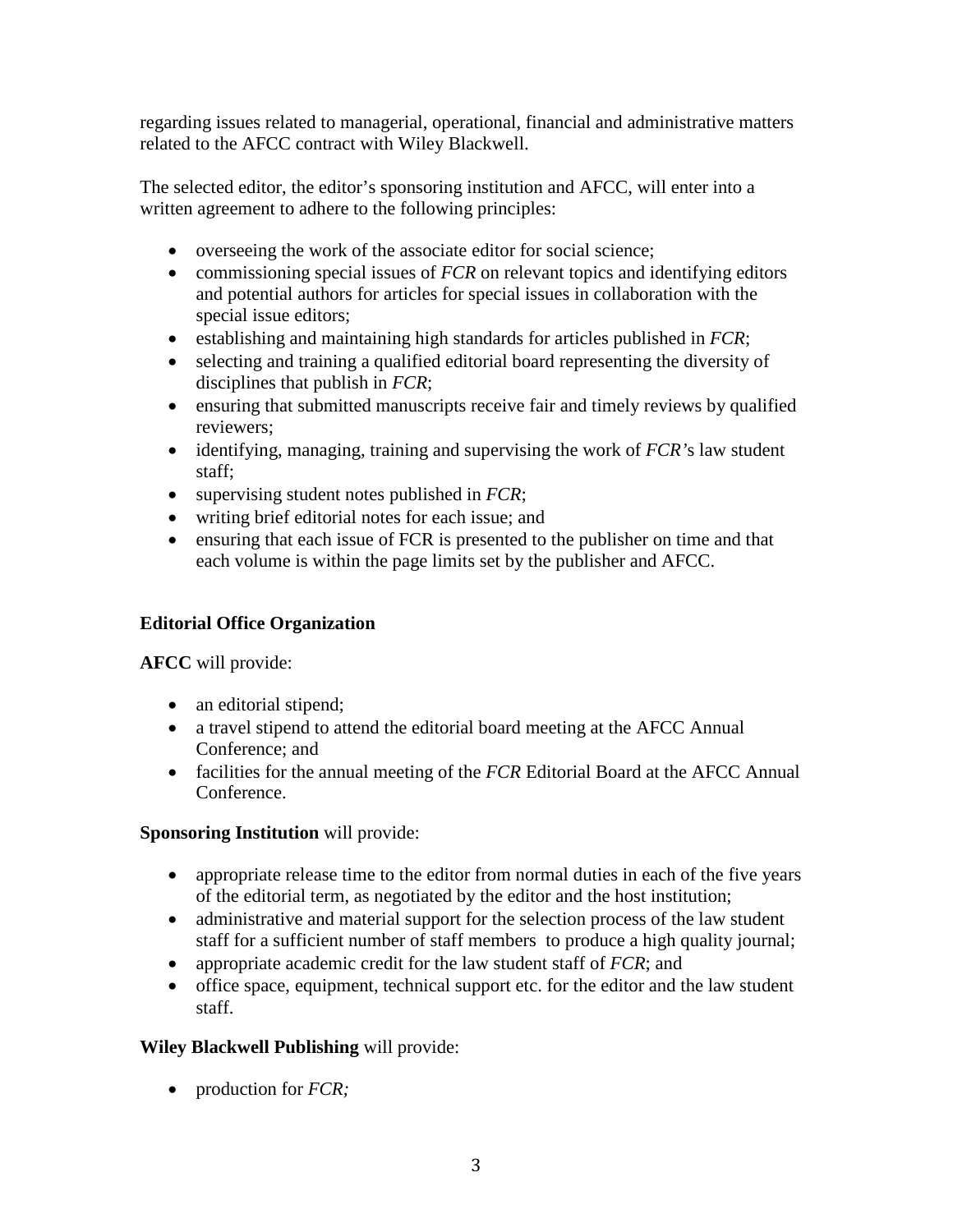- order fulfillment;
- marketing for *FCR;*
- a journal website for access to online journals; and
- copy editing services.

# **QUALIFICATIONS**

- tenured or tenure equivalent professor at a law school;
- record of publication and teaching emphasizing family law and family courts
- commitment to the mission of AFCC and its membership;
- current membership in AFCC;
- knowledge and understanding of interdisciplinary approaches to advancing the field of family law and family courts;
- interest in the process of managing and publishing an academic journal, with experience preferred;
- desire and ability to work with and supervise a law student staff and an editorial board;
- organizational ability, energy, creativity and initiative; and
- respect for interdisciplinary collaboration and a track record of working across disciplines.

# **PRELIMINARY APPLICATION SUPPORTING MATERIALS**

- 1. Please submit a letter of application addressing:
	- a. Why are you interested in becoming the editor of *FCR*?
	- b. What are your qualifications and assets as potential editor of *FCR*?
	- c. What do you expect to achieve in your term as editor?
	- d. How will your work as editor support the mission of AFCC?
	- e. What do you view as *FCR*'s strengths and how do you intend to preserve and build on them?
	- f. What do you view as *FCR*'s weaknesses and what changes would you make to address them?
	- g. What topics would you like to see *FCR* provide more attention to in the future?
	- h. What strategies will you use to attract special issue editors, quality manuscripts and potential authors?
	- i. Describe how you envision the relationship working between the editor and the associate editor for social science.
	- j. Describe how you envision the relationship between the editor and the editorial advisory board.
	- k. Describe how you would supervise the law student staff.
	- l. Describe your leadership experience and leadership styles.
- 2. Curriculum vitae, publications list and list of presentations at professional conferences.